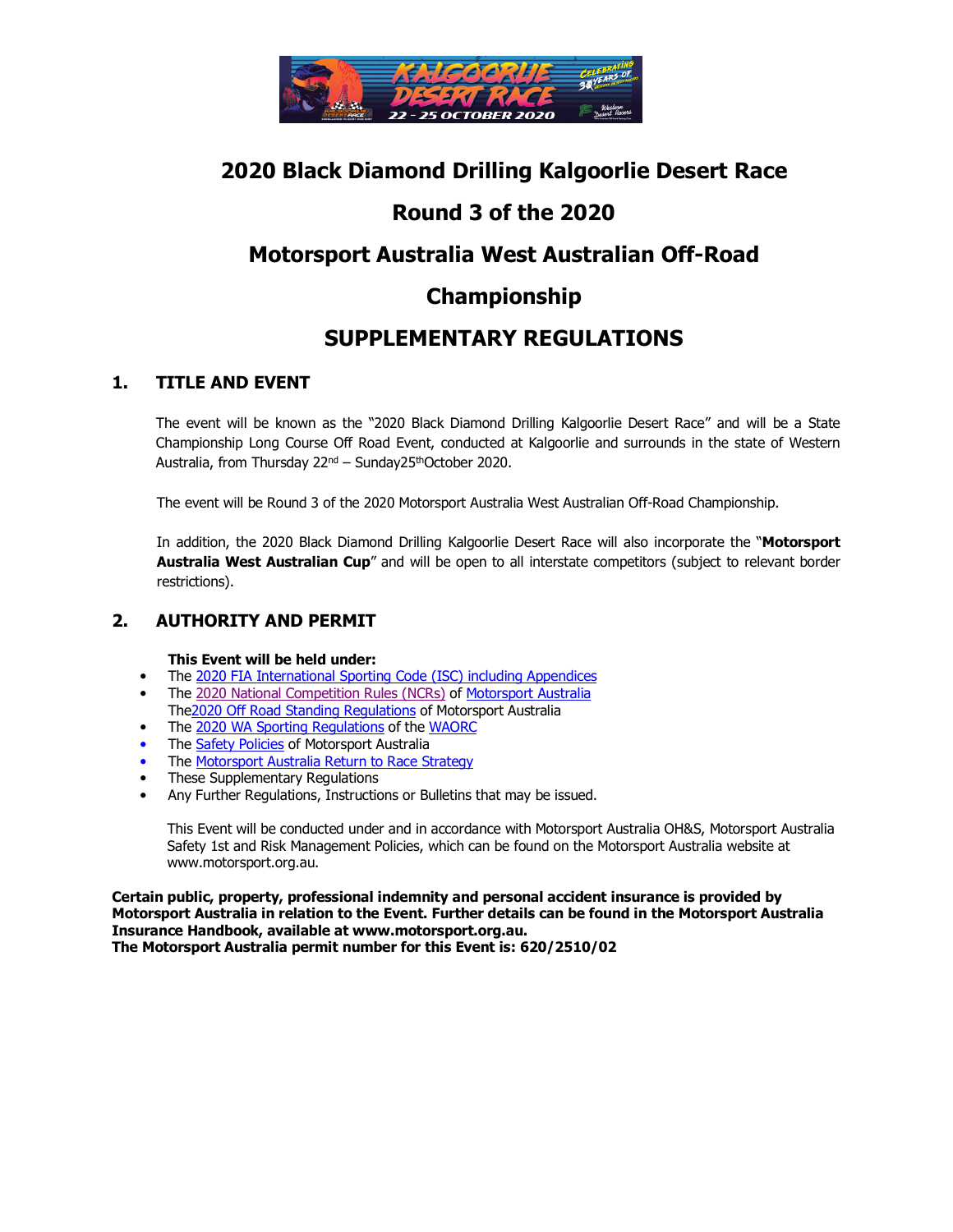

# **3. SPONSORS**

The naming rights sponsor of the event will be

Black Diamond Drilling

Event Partners:

City of Kalgoorlie Boulder Mount Vetters Station

## **4. PROMOTER**

The event will be promoted by the Western Desert Racers Inc, which has appointed the Organising Committee listed below.

The official event address, to which all correspondence must be sent, will be:

#### **The Event Secretary**

Black Diamond Drilling Kalgoorlie Desert Race PO Box 200 Maddington WA 6989 or Email: kdr.westerndesertracers@iinet.net.au

# **5. ORGANISING COMMITTEE**

The Organising Committee of the event will be:

| Gus Lacey          | 0422 492 520 | alacey@raglandrilling.com.au   |
|--------------------|--------------|--------------------------------|
| Ben Broeder        | 0498 230 055 | ben@goldfieldsoffroad.com.au   |
| Justin Stevens     | 0429 491 440 |                                |
| <b>Ben Stevens</b> | 0416 880 780 |                                |
| <b>Brad Close</b>  | 0417 907 966 | brad@360drill.com.au           |
| Daniel Rogers      | 0417 910 675 | rogersdan@worksauto.com.au     |
| Jeremy Beck        | 0411 255 925 | jeremy@kitchensolutions.com.au |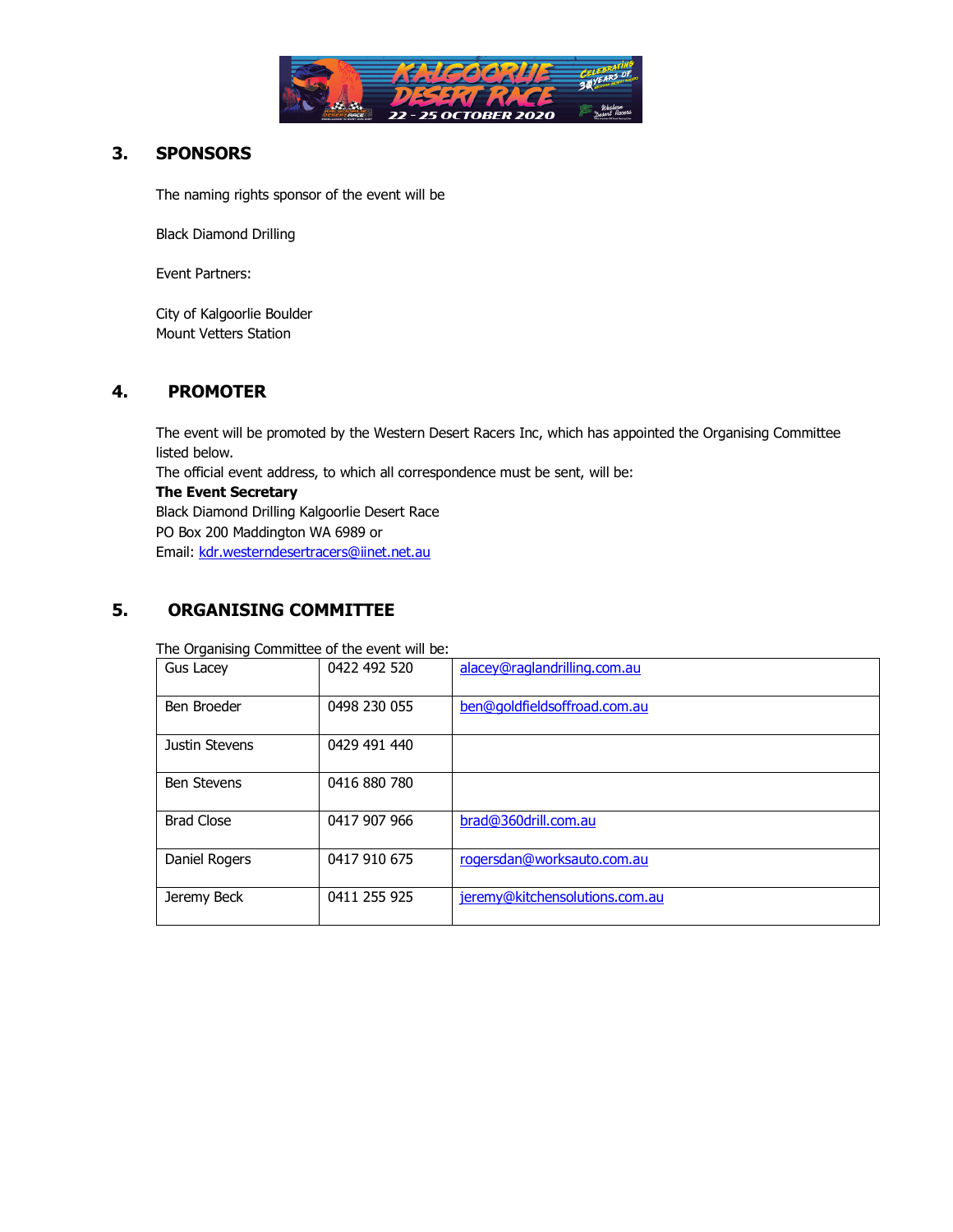

# **6. PRINCIPAL OFFICIALS**

| Clerk of the Course                 | Daniel Rogers         | 0417 910 675 |
|-------------------------------------|-----------------------|--------------|
| Assistant Clerk of the Course       | Ben Broeder           | 0498 230 055 |
| Event Secretary                     | Jeremy Beck           | 0411 255 925 |
| <b>COVID Checker</b>                | Andy French           | 0400 001 401 |
| Chief Timekeeper                    | <b>Brooke Moulton</b> |              |
| <b>Chief Scrutineer</b>             | Alistair Colley       |              |
| Medical Response Coordinator        | Sue Steele            | 0408 090 405 |
| Course Checker / Chief Marshall     | Glen Ward             |              |
| Course Checker / Chief Marshall 2   | Kim Howard            |              |
| <b>Competitor Relations Officer</b> | Daniel Smith          | 0409 689 624 |
| Spectator Safety Officer            | Ben Broeder           | 0498 230 055 |

## **7. STEWARDS**

| Chief Steward | Naomi Jennings     |
|---------------|--------------------|
| Steward       | Sperring<br>Lyndon |

# **8. ENTRY DETAILS**

Entries open at 6.00pm Tuesday 29<sup>th</sup> September 2020 and close at 5.00pm on Friday 16<sup>th</sup> October 2020. Late entries will be accepted until 5.00pm on Wednesday 23rdOctober 2020. Late entries received after 16<sup>th</sup>October will not be included in the event programme or receive any promotional materials or products.

The online entry link is available at www.myraceresult.com.au or via the links at www.waorc.com.

The entry fee is \$**350.00** 

Additional navigators may compete, providing they are properly nominated with the entry.

In order to maintain numbers and reduce the public in pit the area, your entry includes 4 passes. The balance of the 4 after Drivers, Co drivers and navigators will be available as pit passes to your crew who have signed on electronically prior to close of late entries.

Entries are limited to 100, and acceptance will be determined in order of receipt. All entries must be made on the official entry link and must be accompanied by the requisite entry fee.

Entries will not be accepted unless accompanied by the relevant payment. Any competitor / crew with any monies owing to Western Desert Racers Inc. will not be permitted to start the event. If you are unsure, please email the event secretary.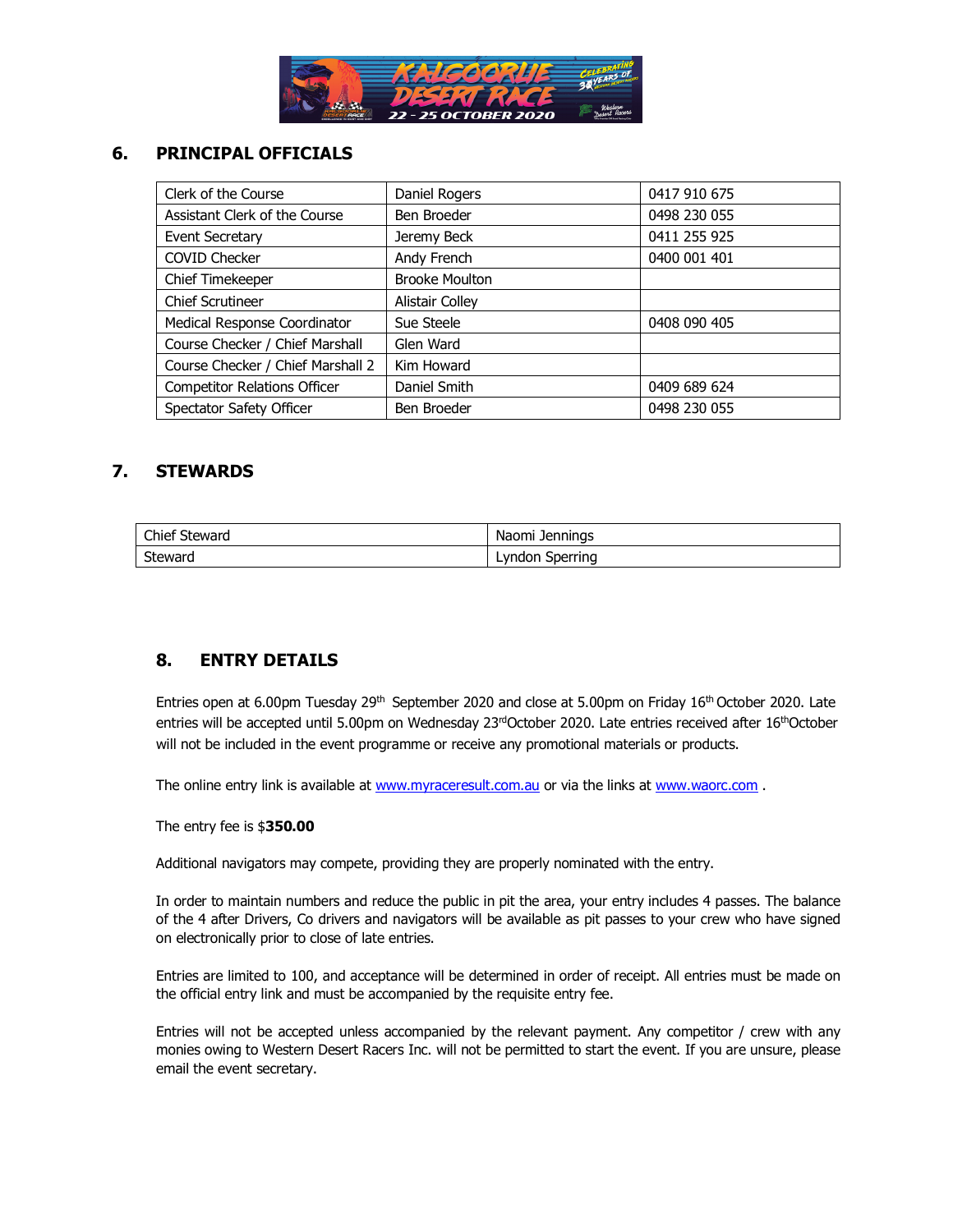

Entries withdrawn by written advice only to the Event Secretary before Tuesday **20th October 2020** will receive a partial refund less a \$100 administration fee. No refunds will be granted for entries withdrawn after this date. **Payment to be made via credit card / pay pal as part of the entry process.**  Please use your competition number and driver surname as reference.

 The organisers reserve the right to refuse an entry in accordance with the provisions of NCR 83 of the current Motorsport Australia Manual of Motor Sport.

The organisers reserve the right to abandon, cancel or postpone the event as provided for in NCR 59 of the current Motorsport Australia Manual of Motor Sport (or to cancel the event if less than **30** entries are received by close of entries). Refer ORSR Article 16.

# **WAORC Signage**

In accordance with Articles 2.2 and 9 of the WAORC 2020 Sporting Regulations, WAORC sponsorship stickers will be required to be placed on all competing vehicles. Vehicles will also be required to display an event naming rights sponsors sticker in the specified position on the vehicle. This sticker will be no larger than 140mm high x 500mm wide and will be provided by the event organisers.

As per Article 9 (ii) of the WAORC 2020 Sporting Regulations, a space 140mm high x 500mm wide immediately under the crew's side window opening is reserved for organiser and WAORC sponsorship signage on each side of the vehicle.

More information

- Motorsport Australia 2020 National Competition Rules NCRs 146, 147, 155-156.
- Motorsport Australia 2020 General Requirements Schedule K
- Motorsport Australia 2020 Off Road Standing Regulations Article 3.1 Competition licenses, Article 4 – Vehicles
- WAORC 2020 Sporting Regulations Article  $4.3$  Competition numbers, Article 9 Vehicle eligibility

## **Motorsport Australia West Australian Cup Signage**

Entrants must carry BF Goodrich signage to be eligible for prizes associated with the Motorsport Australia West Australian Cup.

## **9. SCRUTINY**

## **9.1 Times and Venues**

Competitors are to complete the Motorsport Australia Self Scrutiny form. for personal apparel. The selfscrutiny form must be submitted with the remaining paperwork PRIOR to attending the event. Event check in for all competitors will be conducted between 3:00pm and 5:30pm Thursday 22<sup>nd</sup> October at Centennial Park, Great Eastern Highway Kalgoorlie. All competition vehicles must be presented for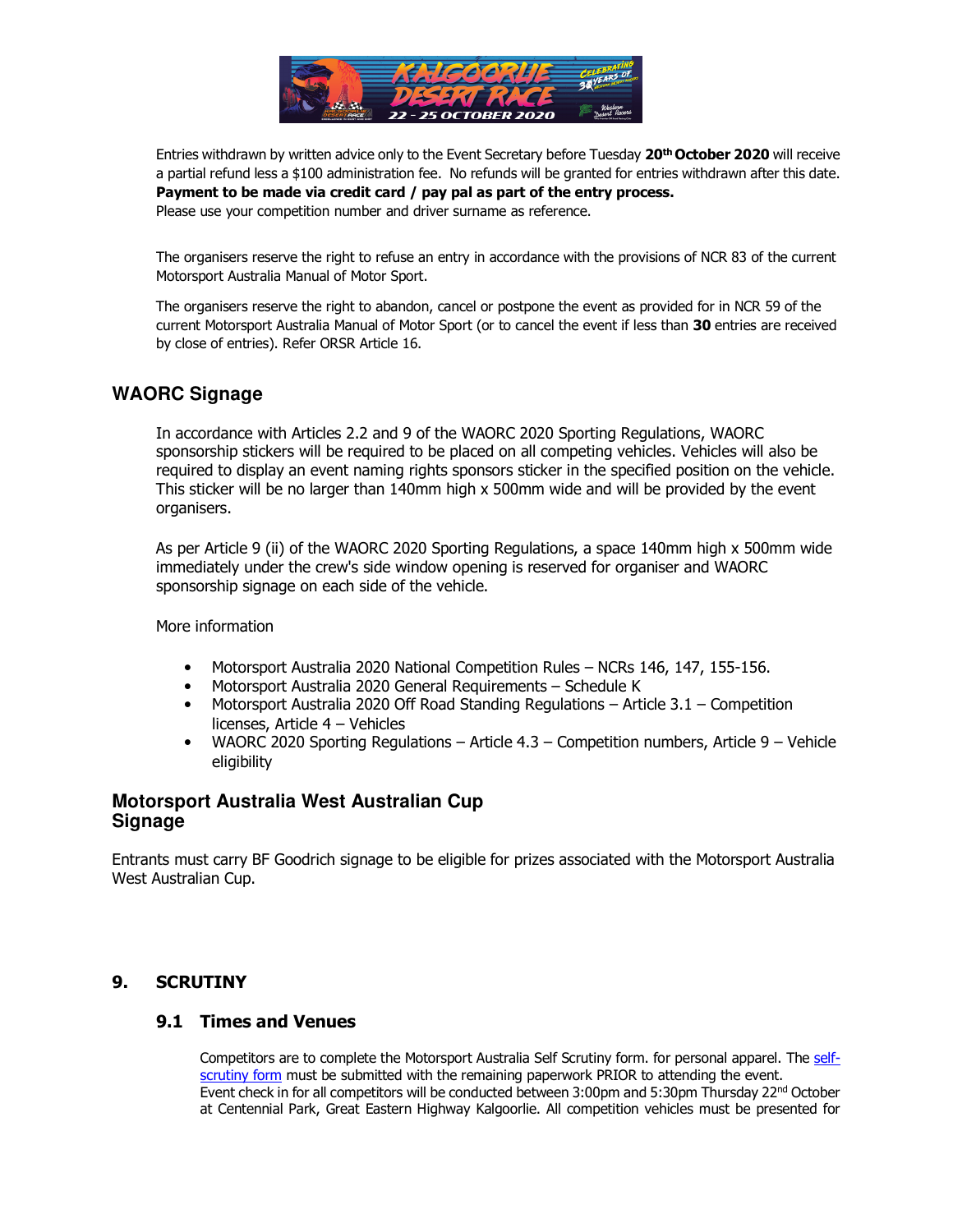

public display and scrutiny spot checks at the discretion of the Chief Scrutineer. Vehicles will be required to remain on public display until 7:30pm unless otherwise advised by the Clerk of Course.

Competitors are reminded of their responsibility to present themselves and their teams appropriately for public and media purposes.

#### **9.2 Documentation**

**Competitors will be required to submit the following documentation electronically prior to the event:** 

- Current Motorsport Australia affiliated club membership
- Current Motorsport Australia competition license (see Article 10 for eligible license types)
- Motorsport Australia vehicle logbook
- Competitor licenses (if not the driver).

**Pit Crew is limited to 4 per team (in addition to drivers and navigators) and must be nominated at entry to the event. Late requests for pit crew and officials to sign on will not be accepted.** 

#### **10. CREW BRIEFINGS**

Briefings for all competing crew will be conducted at the following times.

Crew Brief 1, 12:00pm Friday 23rd October Crew Brief 2, (Top Ten competitors only) 6:00pm Friday 23rd October Crew Brief 3, 7:50am Saturday 24th October Crew Brief 4, 6:00am Sunday 27th October

Attendance at briefings by each entered crew member is compulsory, and each competing crew member will be required to sign on. Cases of non-attendance may be referred to the stewards by way of formal charge, which may result in a penalty.

## **11. RUNNING DETAILS**

#### **11.1 General**

The venue for the event will be Kalgoorlie WA, which is approximately 590km East of Perth.

The event will consist of three sections run over two days. The event surface will comprise a variety of clay, dirt, rock, gravel and sand.

Section 1 will be one lap of a course of approximately 120km.This section will have a competitive distance of approximately 120km.

Section 2 will be one lap of a course of approximately 120km.This section will have a competitive distance of approximately 120km

Section 3 will be one lap of a course of approximately 120km.This section will have a competitive distance of approximately 120km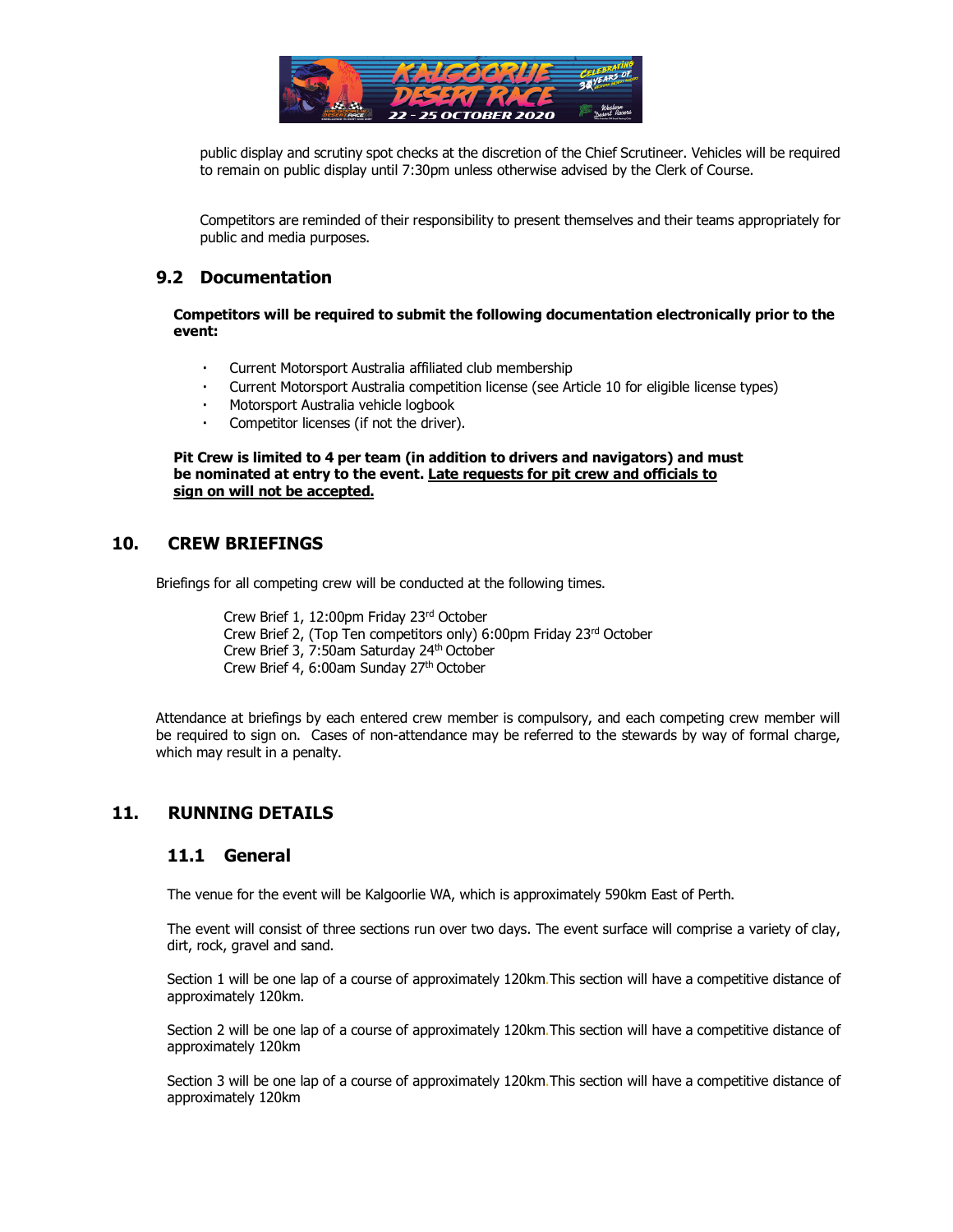

Total competitive distance will be approximately 360km for State Championship competitors.

The competition will start with Section 1 at 8:50am on Saturday  $24<sup>th</sup>$  October and will be preceded by a prologue to determine starting positions. Section 2 will commence at 7:00am on Sunday 25<sup>th</sup> October.

Section 3 will commence at 12:40pm on Sunday 25<sup>th</sup> October.

Each crew will be allowed three hours to complete each Section. Cars not completing the full course in each section in the prescribed time will be deemed non-finishers for that section. **The Clerk of the Course has the right to stop any crew and prevent his/her continuation in any section at his sole discretion, should he deem it unlikely for that crew to complete the course within the allowed time (refer Article 11.9 Allowed Time)**.

## **11.2 Reconnaissance**

Reconnaissance of the full course in road registered vehicles only will commence at 8:30am Thursday  $22^{nd}$ October. No vehicle will be permitted to commence reconnaissance after 12:00pm.

Reconnaissance of the prologue course in competition vehicles only will commence at 12:30pm Friday  $23<sup>rd</sup>$ October. No vehicle will be permitted to commence reconnaissance after 1:00pm.

The maximum speed permitted on reconnaissance is 80km/h. **This will be monitored and enforced.** Any competitor or crew found to have exceeded the 80km/h speed limit will be charged and a penalty of up to and including exclusion will be recommended.

Competitors undertaking reconnaissance in non-competition vehicles are reminded of Article 4.11(v) of the 2020 West Australian Off-Road Championship Sporting Regulations, regarding signage on the vehicle. Each occupant of a vehicle undertaking reconnaissance must wear a seat belt.

## **11.3 Prologue**

The prologue will be held on Friday  $23<sup>rd</sup>$  October, starting at 2:00pm. The length of the prologue will be approximately 14km.

Competitors will start the prologue in an order based on anticipated speeds within class, and prologue start times will be posted at myraceresult.com.au on Thursday 22<sup>nd</sup> October and issued at Event check in.

Competitors not finishing the prologue may apply to the organisers to be seeded. The closing time for applications for seeding will be 5:50pm Friday 23rd October.

## **11.4 Shoot Out**

The top ten vehicles in prologue will be required to compete in a Top Ten activity. Cars will be run one at a time over a shortened (approximately 6km) version of the prologue course. The time taken for this activity will be added to competitors prologue time. This aggregated time will determine the starting order of the top ten vehicles. Vehicles not taking part in the top ten activity for any reason, will be relegated to  $11<sup>th</sup>$ ,  $12<sup>th</sup>$  and so on and vehicles in  $11<sup>th</sup>$ ,  $12<sup>th</sup>$  and so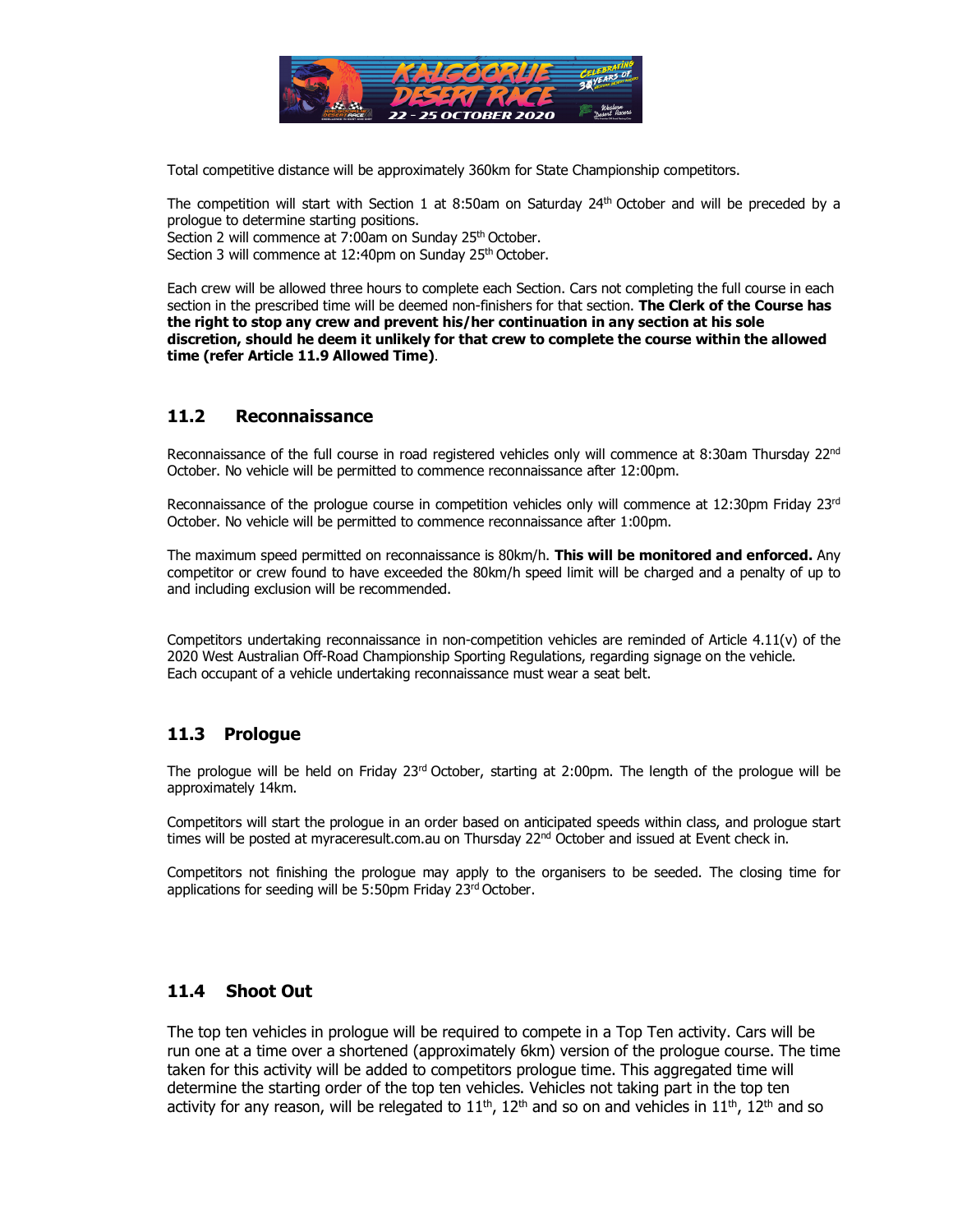

on, will move into the top ten. This will continue until all 10 places are filled. The results of the top ten activity will be determined as follows: The shortest aggregated time taken to complete both the prologue and top ten will start first, second fastest will start second and so on. Competitors making a bona fide attempt at the top ten, but failing to finish, will remain in the top ten and will start in order of prologue time after competitors who have completed both. A briefing will be conducted for Top Ten Competitors at 6:00pm Friday 23<sup>rd</sup> October and the activity will commence at 6:40pm Friday 23rd October.

## **11.5 Course Marking**

In addition to the standard signs as noted in Article 7 of the Off-Road Standing Regulations of the 2019 CAMS Manual of Motor Sport, the following course marking signs will be utilised.

• Plastic Barriers, tyres and bunting

Plastic Barriers, tyres and / or bunting will be utilised in some areas and where used will constitute course markers for the purpose of penalties.

# **11.6 Check Points**

Competitors will not be required to stop at any check point unless instructed by an official, or unless stopping to report an incident.

# **11.7 Refueling**

Refueling outside competition times may be carried in the paddock area. All fuel containers must be stored in the paddock area for the duration of the event. Cars must be refueled with the competitors out of the vehicles and the engines off in accordance with Article 4.6 of the ORSR. There is to be no refueling in the camping area.

Fuel must be 'Commercial Fuel' or 'Diesel Fuel" in accordance with Schedule G and GR27 of the current Motorsport Australia Manual of Motor Sport.

Attire for crew shall comply with Article 4.6(c) of the Off-Road Standing Regulations of the current Motorsport Australia Manual of Motor Sport.

## **11.8 Restarting**

Competitors not completing any section may make application to the Clerk of the Course to start a subsequent section. If allowed to start a subsequent section, they will be required to report to the starter at their allocated time. Cut-off times for receipt of such applications will be:

Start Section 1: 5:50pmFriday 23rdOctober,

Start Section 2: 5:50pm Saturday 24<sup>th</sup>October,

Start Section 3: 12:00pm Sunday 25<sup>th</sup>October.

## **11.9 Allowed Time**

To be classified as a finisher in any section, a crew shall pass through Check point 5 (approximately 65km from start) within 1 hour and 30 minutes and complete the section within 3 hours. This allowable time is taken from each competitor's individual start time.

**Refer to 11.1 Running Details for Clerk of the Course responsibilities relating to Allowed Time.**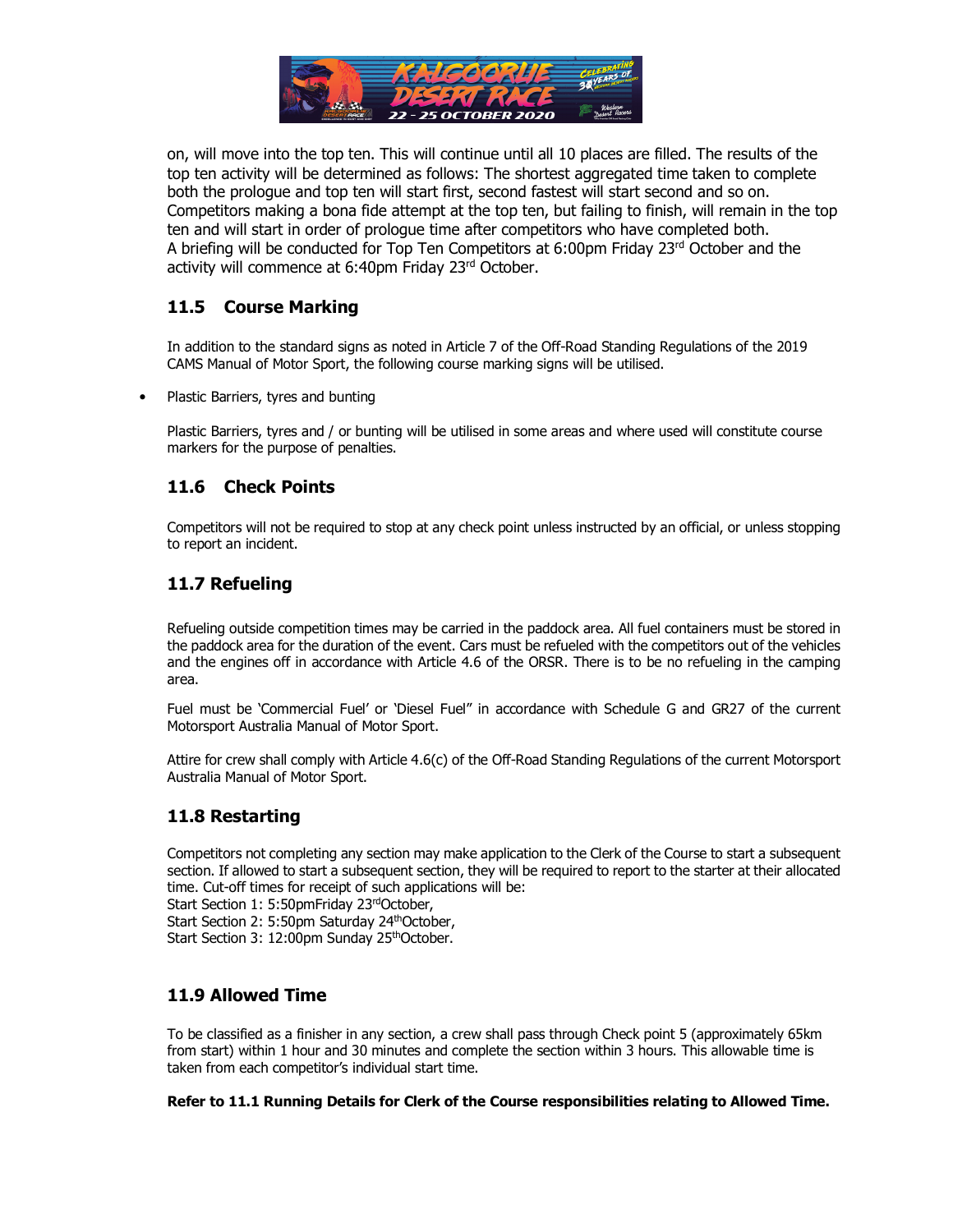

# **11.10 Impound**

The promoters reserve the right to impound competing vehicles during or after the event in order to verify eligibility.

# **11 .11 Overtaking**

The promoters view the safety implications of overtaking very seriously and will take action on breaches of Off-Road Standing Regulations (9) - Driving Conduct. Competitors are reminded that "shunting" (contact between vehicles) is not an acceptable method of indicating a desire to overtake. Any reports of "shunting" or similar behaviour is likely to result in all competitors involved being charged. See also Article 12.c - Penalties for breach of these Supplementary Regulations.

## **12. PENALTIES**

In addition to the penalties provided for in the 2020 West Australian Off-Road Championship Sporting Regulations, the following penalties may be applied by the Stewards of the event for the actions indicated

- a. Dislodging a course marker, and reporting this to the Start/Finish control  $-1$  minutes
- b. Dislodging a course marker, and NOT reporting this to the Start/Finish control 5 minutes,
- c. Failing to allow a faster car to overtake at the first available opportunity  $-1$  minute.
- d. Exceed speed limit on reconnaissance up to disqualification

#### **13. PROTESTS**

Protests, if any, shall be lodged in accordance with Part XII of the NCR.

Competitors are reminded that, in accordance with NCR 205, there is no right of protest or appeal against the decision of a Judge of Fact.

## **14. PADDOCK AREA**

Entry to the paddock will be restricted to holders of the appropriate passes at all times. During competition, there will be a pit area available to competitors and crews, prior to and adjacent to Checkpoint 5. This Pit Area will be clearly marked and monitored. Competition vehicles will be allowed to be serviced at this location by authorised Crew Members and Pit Crew.

As per the WAORC sporting regulations, the paddock entry will be closed for gridding up 15 minutes prior to the start of each competitive section until after the last car has started. Any competitor who is not in the paddock before this time will start rear of the field with an interval of 2 starting gaps behind the last car. Their elapsed time will start at their programmed start time. Refer to Article 14.2 and 14.3 of the Off Road Standing Regulations in the current Motorsport Australia Manual of Motor Sport.

- Pit crews and competitors must display their passes on the outside of garments at all times whilst in the paddock area
- In addition to passes on lanyards, wristbands will be handed out to competitors. Nominated Drivers wristbands are to be worn on the Right Wrist, all other wristbands are to be worn on the left wrist.
- Smoking and the consumption of alcohol are not permitted in paddock or hot work area
- Crew members are reminded of their responsibility regarding the wearing of passes at all times and of the entry of unauthorised persons into their paddock area.
- Welding and or grinding may only occur in the hot work area designated for this purpose.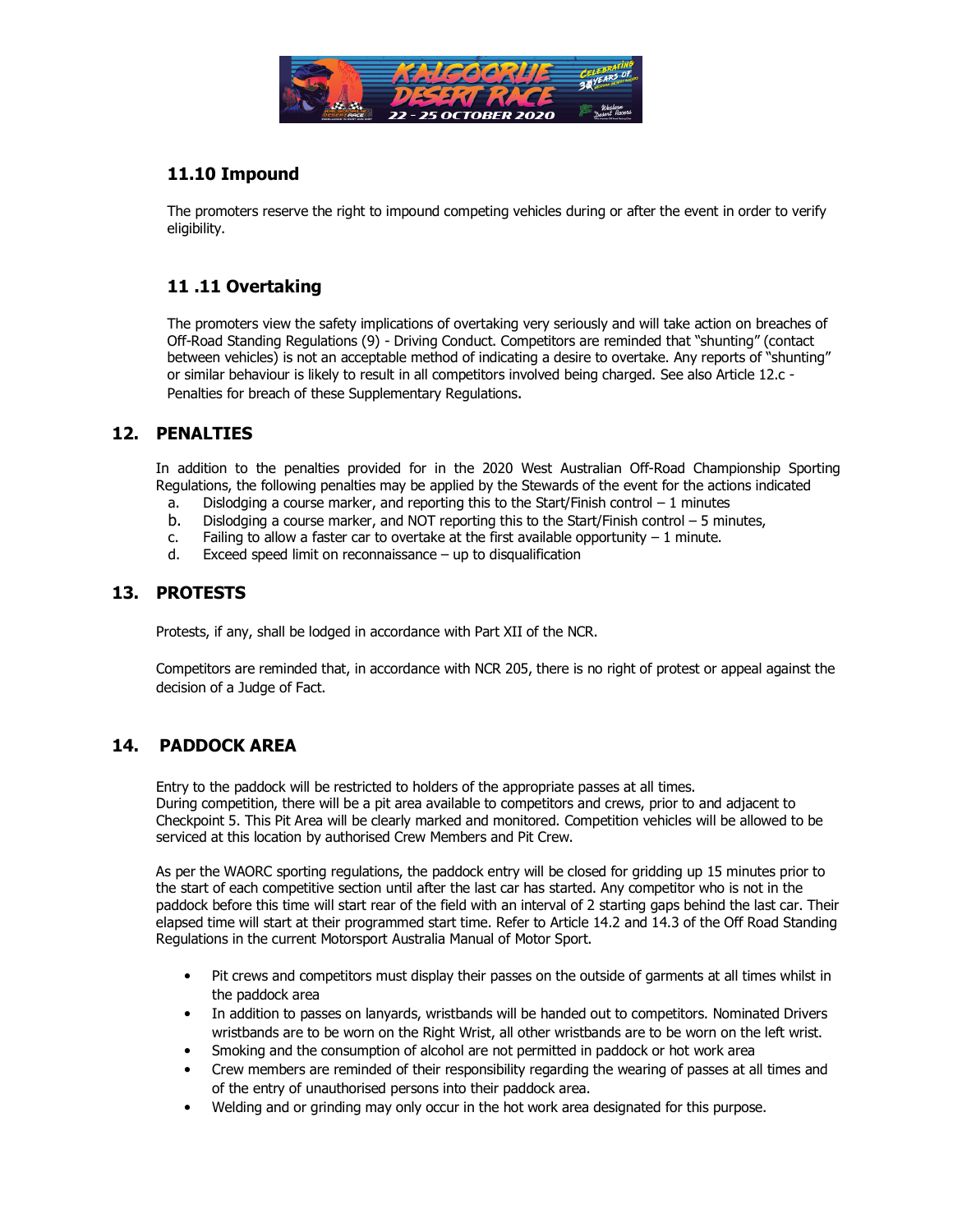

- The pit and paddock areas will be clearly signed and fenced.
- Entry in and out of the paddock area must be via the designated entry point/s.

#### **15. GENERAL**

#### **15.1 Recovery**

Where a vehicle breaks down during the running of the event, competitors may recover the vehicle only after obtaining written permission from the Clerk of the Course, or the Assistant Clerk of the Course. At no time may any part of the course be used to recover the vehicle, nor may any part of the course be traversed to access the vehicle for recovery.

The organizers reserve the right to refuse this permission on the grounds of safety.

#### **15.2 Sweep Vehicles**

Sweep vehicles will traverse the entire course at the end of the prologue and each section.

#### **15.3 Impound/Parc Ferme**

The organisers reserve the right to impound competing vehicles during or after the event in order to verify eligibility, for regrouping or media and promotional purposes.

#### **15.4 Incident Reports**

Competitors involved in any form of incident / accident during the event must report the accident to the Clerk of the Course as soon as they can, but in any event not later than the finish of the event. Incident /accident report forms **must** be completed in full by one of the vehicle crew and handed to the Clerk of the Course or Competitor Relations Officer at the earliest opportunity. Vehicles which are involved in an accident involving damage shall be re-examined by the Chief Scrutineer or his delegate before being permitted to take further part in the competition. The damaged vehicle must not continue in the event until repaired to the satisfaction of the Chief Scrutineer.

#### **15.5 Judges of Fact**

Control Officials and Timekeepers will be deemed Judges of Fact with regard to whether or not a vehicle follows the prescribed course as well as relative order, time of arrival, direction of entry into controls, start procedure and jumping the start.

Radar operators and timekeepers will be judges of fact as to whether a vehicle exceeds the speed limit on reconnaissance,

Other Judges of fact may be nominated on the official event noticeboard with their position and duties.

Competitors are reminded that, in accordance with NCR 181A, there is no right of protest or appeal against the decision of a Judge of Fact.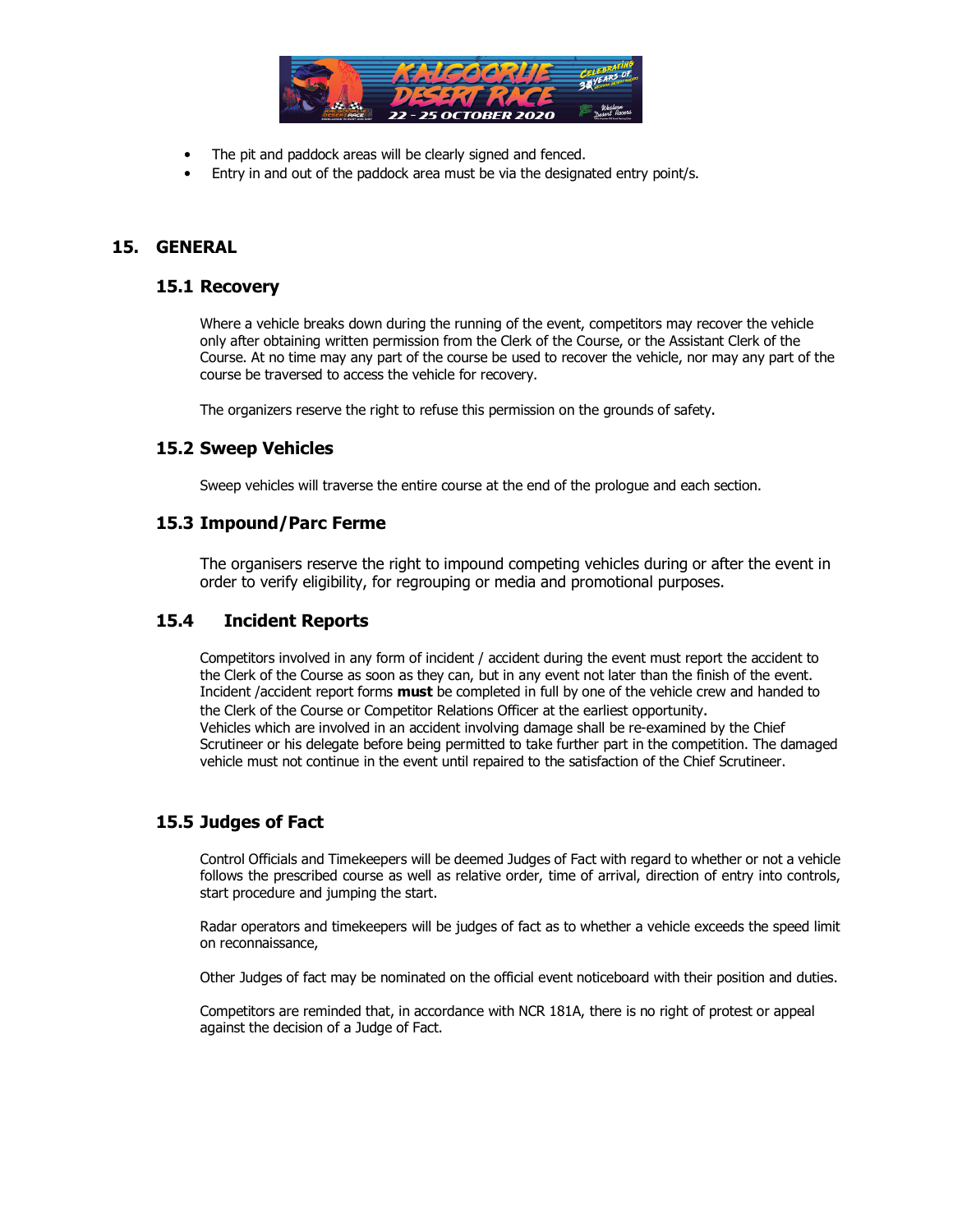

# **15.6 Safety**

All apparel, including helmets, shall be in accordance with Schedule D of the CAMS Manual. Refer to Article 13 of the Off-Road Standing Regulations in the current Motorsport Australia Manual of Motor Sport in relation to:

- Apparel
- Safety Harnesses
- Fire extinguishers
- Hot Work Area
- **Emergency Procedures**
- Procedures in Case of Injury
- Warning Triangles
- Flags

.

## **15.7 Use of Prohibited Substances**

Any holder of a Motorsport Australia 'Competition' or 'Officials' licence (or equivalent licence issued by another ASN) may be tested for the presence of drugs (or other banned substances) and subject to a penalty(ies) for a breach in accordance with the Motorsport Australia Anti-Doping Policy and/or the Motorsport Australia Illicit Drugs in Sport (Safety Testing) Policy as published on the Motorsport Australia website. Consumption of alcohol in the paddock, pits or any section of the competition venue/course under the control of the Officials is forbidden until all competition is concluded each day. Accordingly, any holder of a Motorsport Australia 'Competition' or 'Officials' licence (or equivalent licence issued by another ASN) may also be tested for the presence of alcohol by a Motorsport Australia Accredited Testing Official (CATO) in accordance with the Motorsport Australia Standard Operating Procedure for Breath Alcohol Testing.

# **15.8 Video Footage/Media**

- All participants in the event undertake to make themselves available upon reasonable request to attend any press conference during the Event and any other media-related event prior to, during, and after the Event
- Upon request by the Clerk of the Course or the Stewards, any footage relating to the competition taken by competitors shall be made available at the event for viewing. Competitors may be requested to carry a camera operated by the promoter.
- All persons participating in the event acknowledge that by participating in the event, they authorise the organiser (Western Desert Racers inc) and its legal agents to reproduce and represent, without any form of remuneration whatsoever, their names, voices, pictures, biography, and more generally their sporting participation in the context of the event, and likewise the brand(s) of their car parts and car manufacturers and sponsors, in any form, on any existing or future medium, in any format, for any publicity to the public worldwide, for any use, including for advertising and/or commercial purposes. This authorisation is given for a period of 5 years from the date of the event
- Any Social Media posts should abide by the requirements set out in the Motorsport Australia Social Media Policy,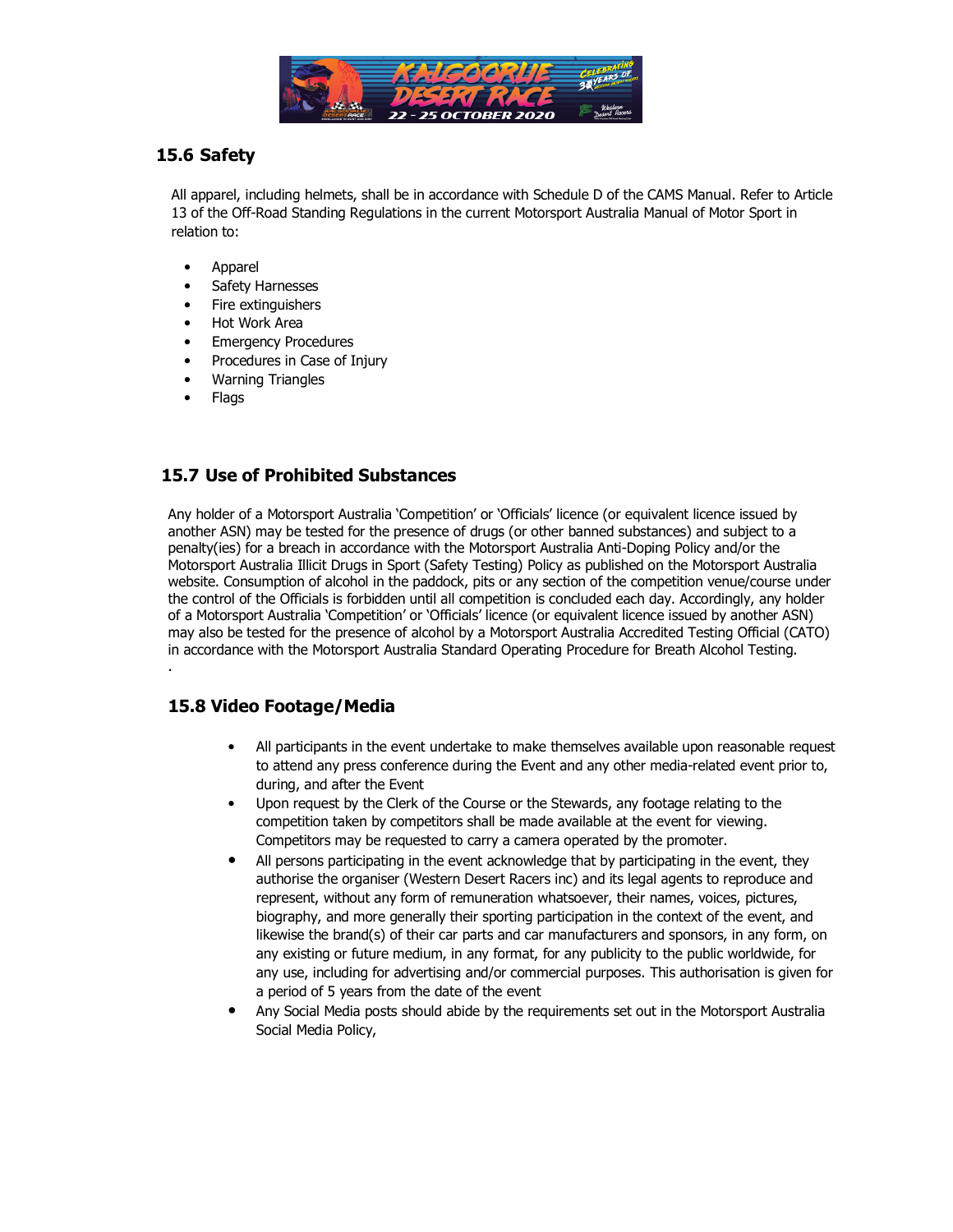

# **15.9 Aircraft/UAV**

Event Organisers will have Aircraft and registered Remotely Piloted Aircraft (RPA) operator/s at the Event. Non-registered RPAs can cause issues with flight paths and radio interference. The Organisers reserve the right to remove any non-registered RPA operators from the event. All RPA operator/s must comply with the Motorsport Australia UAV Policy and must be listed on the Motorsport Australia Permit.

# **15.10 Camping /Amenity**

The support of the Property owners and community is essential to the continuity of this Event. We encourage all participants and spectators to respect the facilities and the work the volunteers have put in to prepare for this event. We encourage any issues to be brought to the Organisers attention for immediate resolution.

#### **a. Please Note**

- Camping & Amenities will be available to competitors and competitors from Wednesday 21stOctober.
- A Camping & Amenities Fee may be collected by a local community group
- At the request of the property owner, a communal fire will be provided. Other fires will be subject to weather.
- Dogs and firearms will not be permitted. (Property Owner's excepted)
- No spectator motorcycles, trikes or quads permitted at this event. (Designated officials will be exempted at the discretion of the organizers.)
- Noise curfew will apply from midnight Friday & Saturday nights.
- A wide range of food and drinks will be available over the entire weekend. The guide to competitors will include menu, prices and opening hours. These facilities will be run by local community and sporting groups.
- Please be vigilant to ensure the camping area is kept and left tidy. Our precious volunteers time is best spent grooming a great racetrack and not picking up rubbish

# **15.11 WAORC Point Score**

The shortened 2020 West Australian Off-Road Championship will be scored in accordance with the West Australian Off Road Advisory Panel recommendation. Class and outright championships will be scored separately.

For Outright Championship points the following will apply:

| 1 st                            | 2nd                            | <b>2rd</b>                  | 4 <sup>th</sup>  | <b>5th</b> | 6 <sup>th</sup>  | 7 <sup>th</sup>     | Qth              | <b>Qth</b>               | 10 <sup>th</sup> |
|---------------------------------|--------------------------------|-----------------------------|------------------|------------|------------------|---------------------|------------------|--------------------------|------------------|
| <b>r</b><br><b>D1</b><br>ر. 1 ر | 28.5                           | $\sim$ $\sim$<br><u>.</u> , | 25.5             | 24         | ח בר<br>22.J     | n.                  | 19.5             | 18                       | 16.5             |
| 1 1 th<br>+ +                   | ้ ว <sup>th</sup><br><u>__</u> | 12 <sup>th</sup><br>∸∸      | 14 <sup>th</sup> | , ⊏th<br>ᅩ | 16 <sup>th</sup> | 1 7th<br><b>. .</b> | 18 <sup>th</sup> | 1 Q <sup>th</sup><br>∸ → | 20th             |
| <b>r</b><br>ᅩJ                  | ZЕ.<br>ຳ<br>ر.رد               | . .<br>∸∸                   | 10.5             |            | . . ب            |                     | 4.5              |                          | ⊥.J              |